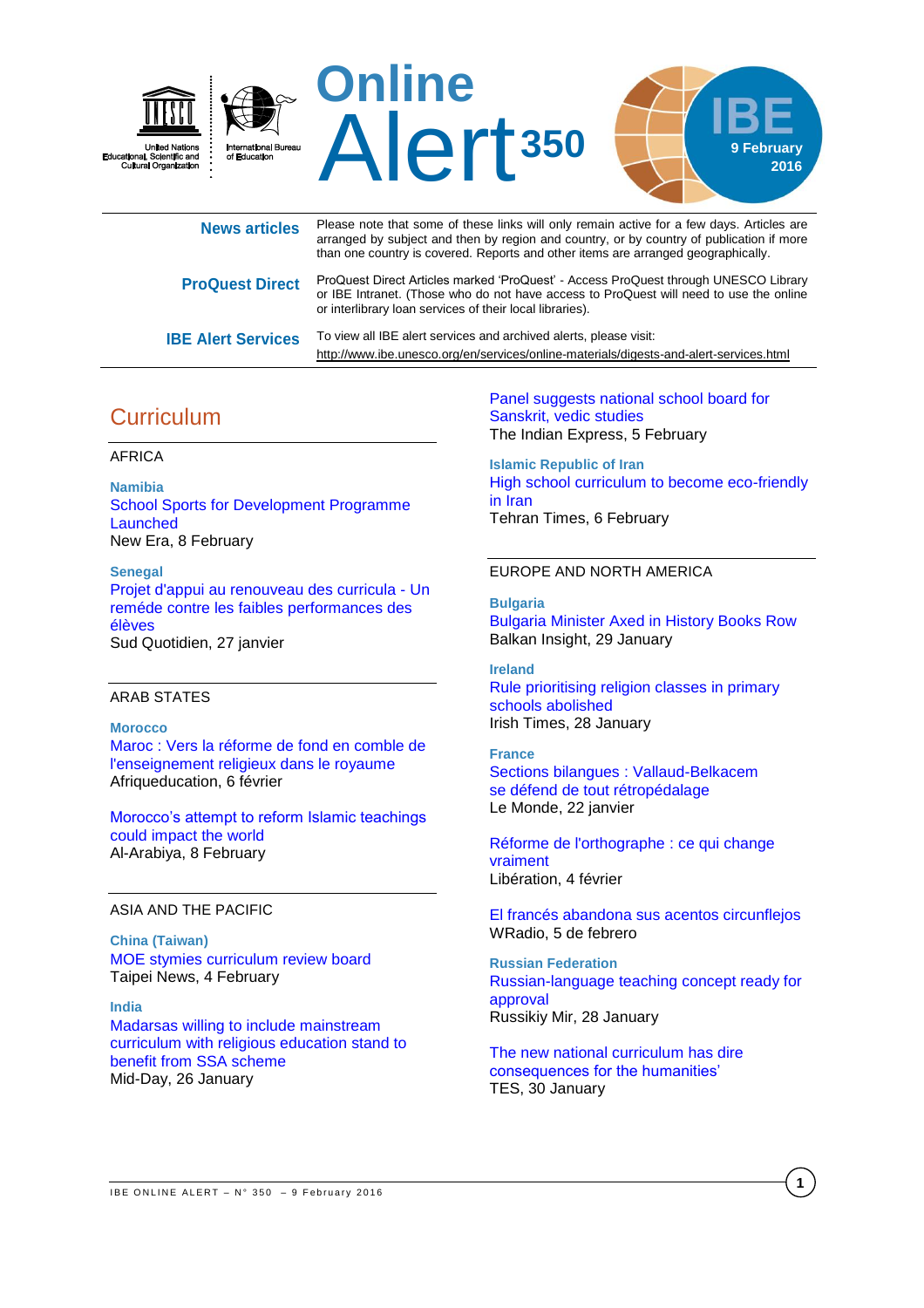[School curriculum continues to whitewash](http://theconversation.com/school-curriculum-continues-to-whitewash-britains-imperial-past-53577)  [Britain's imperial past](http://theconversation.com/school-curriculum-continues-to-whitewash-britains-imperial-past-53577) The Conversation, 27 January

[Heads hit out over English Bacc 'league tables'](http://www.bbc.com/news/education-35484120) BBC, 4 February

## LATIN AMERICA AND THE CARIBBEAN

**Ecuador** [Ecuador implementará un Plan Nacional de](http://www.andes.info.ec/es/noticias/ecuador-implementara-plan-nacional-valores.html-0)  [Valores](http://www.andes.info.ec/es/noticias/ecuador-implementara-plan-nacional-valores.html-0) Andes.info, 4 de febrero

**Uruguay** [Primaria presenta nuevos libros y hay](http://www.elobservador.com.uy/primaria-presenta-nuevos-libros-y-hay-maestros-que-ya-se-oponen-n863562)  [maestros que ya se oponen](http://www.elobservador.com.uy/primaria-presenta-nuevos-libros-y-hay-maestros-que-ya-se-oponen-n863562) El Observador, 6 de febrero

## Early Childhood Education

#### AFRICA

**Mauritius** Pré-primaire - [Les enfants seront évalués](http://fr.allafrica.com/stories/201601261576.html) Lexpress, 26 janvier

## Education Reform

## **AFRICA**

**Namibia** [Govt to Raise Grade 10, 12 Qualifying Points](http://allafrica.com/stories/201602011916.html) The Namibian, 1 February

#### ASIA AND THE PACIFIC

**India** [Punjab govt to re-introduce exams for primary,](http://indianexpress.com/article/education/punjab-govt-to-re-introduce-exams-for-primary-middle-class-students/)  [middle class](http://indianexpress.com/article/education/punjab-govt-to-re-introduce-exams-for-primary-middle-class-students/) The Indian Express, 8 February

### EUROPE AND NORTH AMERICA

**Luxembourg** [Le futur du système éducatif inquiète la FAPEL](http://www.lessentiel.lu/fr/news/luxembourg/story/27586126) L'essentiel, 28 janvier 2016

## LATIN AMERICA AND THE CARIBBEAN

**Chile** [Congreso chileno aprueba histórico proyecto](http://www.wradio.com.co/noticias/internacional/congreso-chileno-aprueba-historico-proyecto-que-reforma-la-docencia/20160128/nota/3048303.aspx)  [que reforma la docencia](http://www.wradio.com.co/noticias/internacional/congreso-chileno-aprueba-historico-proyecto-que-reforma-la-docencia/20160128/nota/3048303.aspx) WRadio, 28 de enero

## Education System

#### AFRICA

**Kenya** [Ministry Rolls Out Fresh Rules to Promote](http://allafrica.com/stories/201601290050.html)  [Quality Education](http://allafrica.com/stories/201601290050.html) Daily Nation, 28 January

South Africa [Is South Africa's education system really 'in](http://www.bbc.com/news/world-africa-35427853)  [crisis'?](http://www.bbc.com/news/world-africa-35427853) BBC, 29 January

#### ARAB STATES

**Algeria** [Utilisation "optimale" de la ressource humaine:](http://www.aps.dz/economie/35894-utilisation-optimale-de-la-ressource-humaine-la-compl%C3%A9mentarit%C3%A9-des-composantes-du-syst%C3%A8me-%C3%A9ducatif-requise)  [la complémentarité des composantes du](http://www.aps.dz/economie/35894-utilisation-optimale-de-la-ressource-humaine-la-compl%C3%A9mentarit%C3%A9-des-composantes-du-syst%C3%A8me-%C3%A9ducatif-requise)  [système éducatif requise](http://www.aps.dz/economie/35894-utilisation-optimale-de-la-ressource-humaine-la-compl%C3%A9mentarit%C3%A9-des-composantes-du-syst%C3%A8me-%C3%A9ducatif-requise) Algérie Presse Service, 1 février

**Palestine** [The man behind the future of education in](http://www.al-monitor.com/pulse/originals/2016/02/palestinian-minister-reform-education-sector.html)  **[Palestine](http://www.al-monitor.com/pulse/originals/2016/02/palestinian-minister-reform-education-sector.html)** Al-Monitor, 2 February

#### ASIA AND THE PACIFIC

**Thailand**  [Thailand faces greatest shortage of skilled](http://www.nationmultimedia.com/national/Thailand-faces-greatest-shortage-of-skilled-labour-30278222.html)  [labour in Asean: World Bank](http://www.nationmultimedia.com/national/Thailand-faces-greatest-shortage-of-skilled-labour-30278222.html) The Nation, 1 February

#### EUROPE AND NORTH AMERICA

### **Greece**

[Greek Education on the Brink of Tragedy](http://greece.greekreporter.com/2016/01/25/greek-education-on-the-brink-of-tragedy/) Greek Reporter, 25 January

**Spain** [El abandono escolar temprano en España se](http://www.abc.es/sociedad/abci-educacion-abandono-escolar-temprano-espana-situa-primera-debajo-20-por-ciento-201601281404_noticia.html)  [sitúa por primera vez por debajo del 20%](http://www.abc.es/sociedad/abci-educacion-abandono-escolar-temprano-espana-situa-primera-debajo-20-por-ciento-201601281404_noticia.html) ABC, 28 de enero

**2**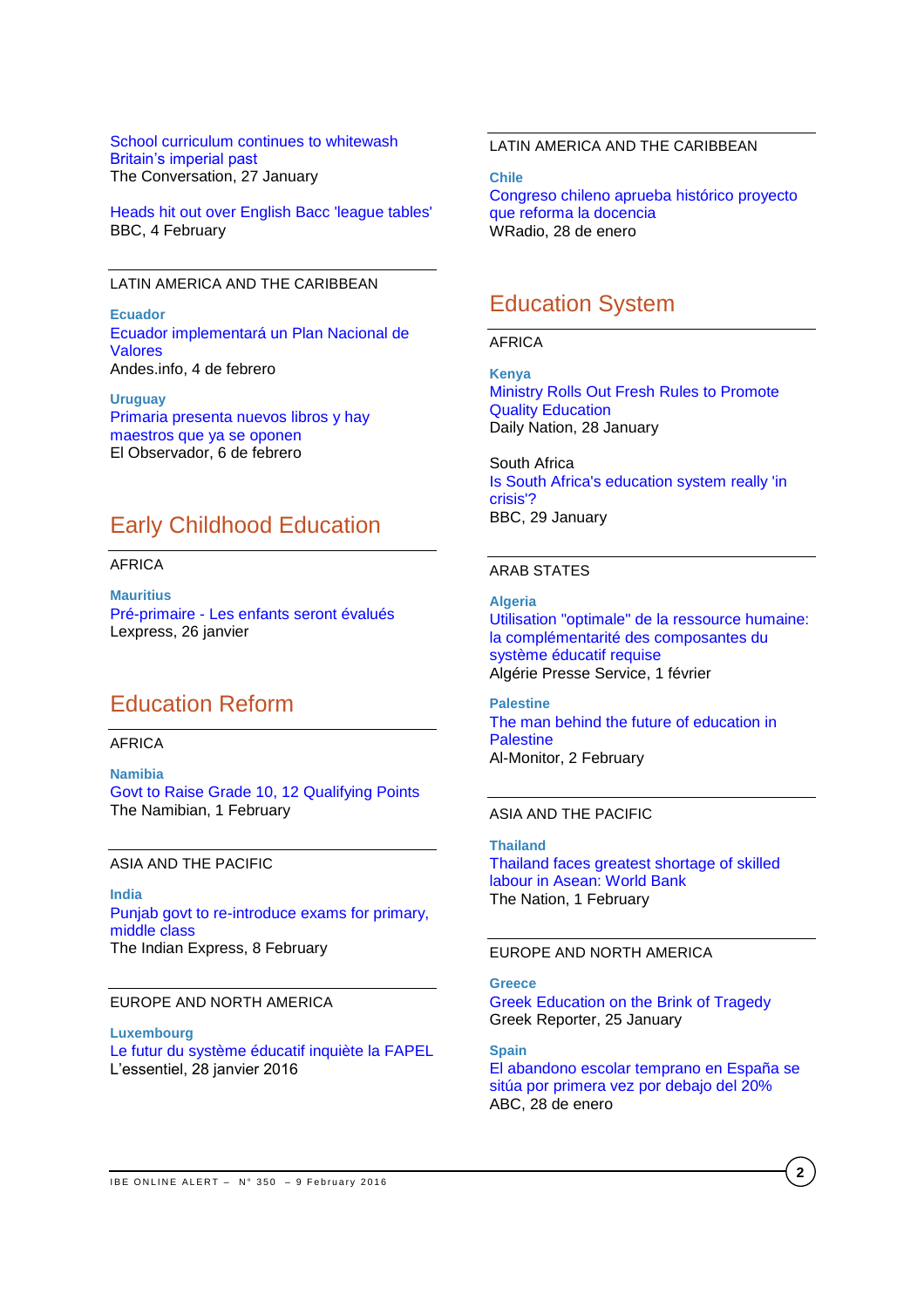### [Vapuleados por la crisis](http://www.elperiodico.com/es/noticias/educacion/preinscripcion-escolar-pugna-entre-publica-privada-4859424) El Periodico, 31 de enero

## Gender

## AFRICA

**Ethiopia** [Ministry Says Girls Enrollment Increasing](http://allafrica.com/stories/201602011230.html) The Ethiopian Herald, 31 January

**Malawi** [First Lady Advocates for Malawi Girls'](http://allafrica.com/stories/201602011056.html)  [Empowerment Through Education, Launches](http://allafrica.com/stories/201602011056.html)  [Multi-Billion Kwacha Project](http://allafrica.com/stories/201602011056.html) Nyasa Times, 31 January

## ARAB STATES

**Pakistan** [Over 13 million Pakistani girls have never been](http://www.dawn.com/news/1236966/over-13-million-pakistani-girls-have-never-been-inside-a-classroom)  [inside a classroom](http://www.dawn.com/news/1236966/over-13-million-pakistani-girls-have-never-been-inside-a-classroom) Dawn, 2 February

# Inclusive Education

#### AFRICA

**Malawi** [On National Inclusive Education Strategy](http://allafrica.com/stories/201602020612.html) Nyasa Times, 1 February

## EUROPE AND NORTH AMERICA

**Ukraine** [Step By Step Inclusive Education Program](http://www.emtv.com.pg/article.aspx?slug=Step-By-Step-Inclusive-Education-Program-Helps-Ukrainian-Children-With-Disabilities-&subcategory=Health)  [Helps Ukrainian Children With Disabilities](http://www.emtv.com.pg/article.aspx?slug=Step-By-Step-Inclusive-Education-Program-Helps-Ukrainian-Children-With-Disabilities-&subcategory=Health) EMTV Online, 28 January

**USA** [Computer Science For All](https://www.whitehouse.gov/blog/2016/01/30/computer-science-all) The White House Blog, 30 January

[U.N. Experts Seem Horrified By How American](http://www.huffingtonpost.com/entry/school-discrimination-united-nations_us_56b141e1e4b01d80b24474d3)  [Schools Treat Black Children](http://www.huffingtonpost.com/entry/school-discrimination-united-nations_us_56b141e1e4b01d80b24474d3) Huffington Post, 4 February

## LATIN AMERICA AND THE CARIBBEAN

**Jamaica**

[Gov't to open school for disabled](http://www.jamaicaobserver.com/magazines/career/Gov-t-to-open-school-for-disabled_49491) Jamaica Observer, 30 January

[Thwaites launches anti-violence toolkit](http://www.jamaicaobserver.com/magazines/career/Thwaites-launches-anti-violence-toolkit_50260) Jamaica Observer, 31 January

**Peru** [Minedu inicia distribución de materiales](http://www.minedu.gob.pe/n/noticia.php?id=36549)  [educativos en 19 lenguas originarias](http://www.minedu.gob.pe/n/noticia.php?id=36549) Ministerio de Educacion, 30 de enero

# Teacher Education

## AFRICA

**Cameroon** [Ministries of Secondary Education, Higher](http://www.ngrguardiannews.com/2016/01/ministries-of-secondary-education-higher-education-and-aims-nei-partner-for-the-training-of-maths-teachers-in-cameroon/)  [Education and AIMS-NEI Partner for the](http://www.ngrguardiannews.com/2016/01/ministries-of-secondary-education-higher-education-and-aims-nei-partner-for-the-training-of-maths-teachers-in-cameroon/)  [Training of Maths Teachers in Cameroon](http://www.ngrguardiannews.com/2016/01/ministries-of-secondary-education-higher-education-and-aims-nei-partner-for-the-training-of-maths-teachers-in-cameroon/) The Guardian Nigeria, 21 January

### **Rwanda**

[25,000 Teachers Train in New Curriculum](http://allafrica.com/stories/201602010279.html) The New Times, 1 February

**Tanzania** [Teaching Content, Methodology Up for Major](http://allafrica.com/stories/201602050365.html)  [Improvement](http://allafrica.com/stories/201602050365.html) Tanzania Daily News, 5 February

### ASIA AND THE PACIFIC

**Viet Nam** [English teachers must improve](http://vietnamnews.vn/opinion/281980/english-teachers-must-improve.html) Viet Nam News, 2 February

# Reports, publications, etc.

## ASIA AND THE PACIFIC

**Indonesia** [How Much Teachers Know and How Much It](http://www-wds.worldbank.org/external/default/WDSContentServer/WDSP/IB/2016/02/02/090224b084133274/1_0/Rendered/PDF/How0much0teach0tudents0and0teachers.pdf)  [Matters in Class. Analyzing Three Rounds of](http://www-wds.worldbank.org/external/default/WDSContentServer/WDSP/IB/2016/02/02/090224b084133274/1_0/Rendered/PDF/How0much0teach0tudents0and0teachers.pdf)  [Subject-Specific Test Score Data of](http://www-wds.worldbank.org/external/default/WDSContentServer/WDSP/IB/2016/02/02/090224b084133274/1_0/Rendered/PDF/How0much0teach0tudents0and0teachers.pdf)  [Indonesian Students and Teachers](http://www-wds.worldbank.org/external/default/WDSContentServer/WDSP/IB/2016/02/02/090224b084133274/1_0/Rendered/PDF/How0much0teach0tudents0and0teachers.pdf) Joppe de Ree, World Bank Group, February 2016

## EUROPE AND NORTH AMERICA

[National sheets on education budgets in](http://bookshop.europa.eu/en/national-sheets-on-education-budgets-in-europe-pbECAG16001/?CatalogCategoryID=AGwKABstsBgAAAEjpJEY4e5L)  **[Europe](http://bookshop.europa.eu/en/national-sheets-on-education-budgets-in-europe-pbECAG16001/?CatalogCategoryID=AGwKABstsBgAAAEjpJEY4e5L)** EACEA, 2015

**3**